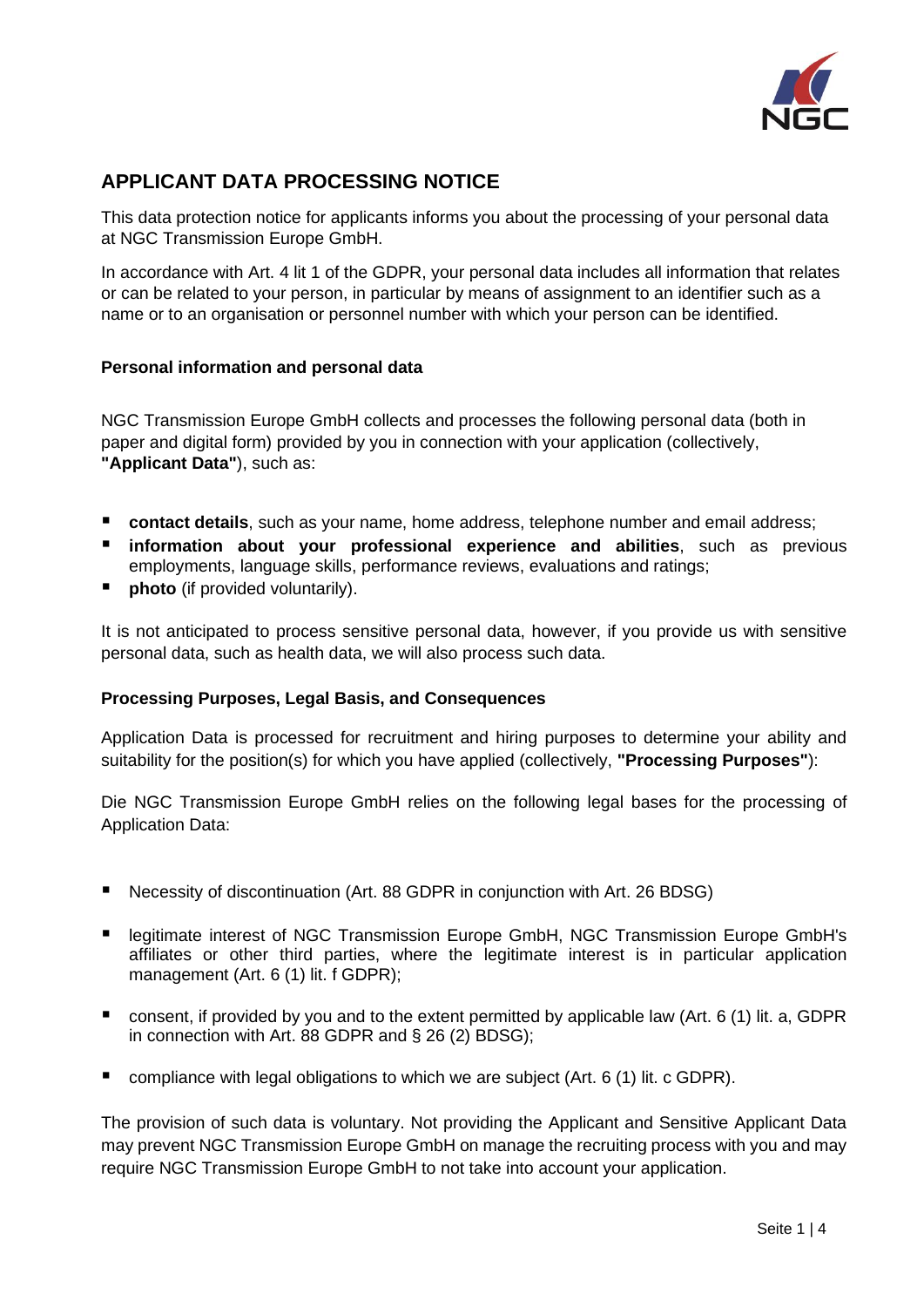

#### **Categories of Recipients**

NGC Transmission Europe GmbH may use service providers acting as processors to provide IT and other administrative support (e.g. service providers providing IT hosting or maintenance support). These service providers may have access to your Personal Data to the extent necessary to provide such services.

Any access to your personal information is limited to those persons who need the information to complete their activities.

#### **Retention Period**

Your Application Data is stored by NGC Transmission Europe GmbH, strictly to the extent necessary for the performance of our obligations and strictly for the time necessary to achieve the purposes for which the information is collected, in accordance with applicable data protection laws. If you applied, but we rejected your application, we will store your Application Data for six months. After six months your Application Data will be deleted, unless your personal data may be kept longer, e.g. due to an emerging lawsuit to exercise or defend our claims

If the decision is positive for you, the application will be assigned to your personal dossier, which was created when the employment relationship came into existence, and will be considered part of it in terms of data protection.

#### **Your Rights**

If you have declared your consent regarding certain types of processing activities, you can withdraw this consent at any time with future effect. Such a withdrawal will not affect the lawfulness of the processing prior to the consent withdrawal.

According to the applicable data protection laws you have the following rights:

■ Right of access, Art. 15 GDPR

You may have the right to obtain from us confirmation as to whether or not personal data concerning you is processed, and, where that is the case, to request access to the personal data.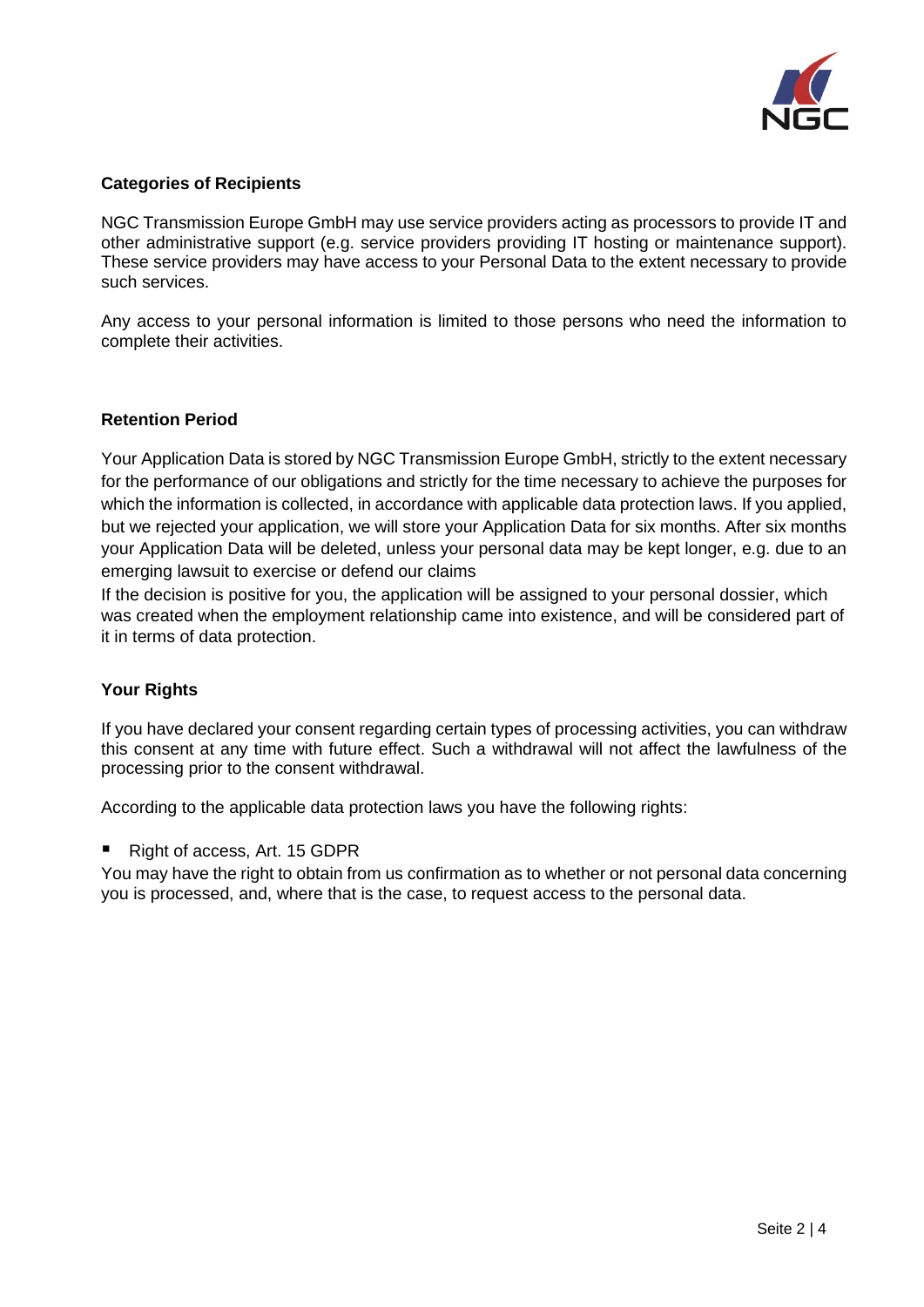

■ Right to rectification, Art. 16 GDPR

You may have the right to obtain from us the rectification of inaccurate personal data concerning you. Depending on the purposes of the processing, you may have the right to have incomplete personal data completed, including by means of providing a supplementary statement.

■ Right to erasure (right to be forgotten), Art. 17 GDPR

Under certain circumstances, you may have the right to obtain from us the erasure of personal data concerning you and we may be obliged to erase such personal data.

■ Right to restriction of processing, Art. 18 GDPR

Under certain circumstances, you may have the right to obtain from us restriction of processing your personal data. In this case, the respective data will be marked and may only be processed by us for certain purposes.

■ Right to data portability, Art. 20 GDPR

Under certain circumstances, you may have the right to receive the personal data concerning you, which you have provided to us, in a structured, commonly used and machine-readable format and you may have the right to transmit those data to another entity without hindrance from us.

■ Right to object pursuant to Art. 21 General Data Protection Regulation

You have the right to object on grounds relating to your particular situation, at any time to the processing of your personal data concerning you which is based on Art. 6 (1) lit. e and f GDPR and we can be required to no longer process your personal data.

As NGC Transmission Europe GmbH processes and uses your personal data primarily for purposes of carrying out the contractual employment relationship with you, NGC Transmission Europe GmbH will in principle have a legitimate interest for the processing which will override your restriction request

To exercise your rights please contact us as stated in the "Questions" section below.

#### **Complaint to the supervisory authority for breaches of data protection**

You have the right to complain to the competent supervisory authority if you believe that the processing of your data is not permitted under data protection law. This follows from Art. 77 GDPR. The complaint to the supervisory authority may be made informally.